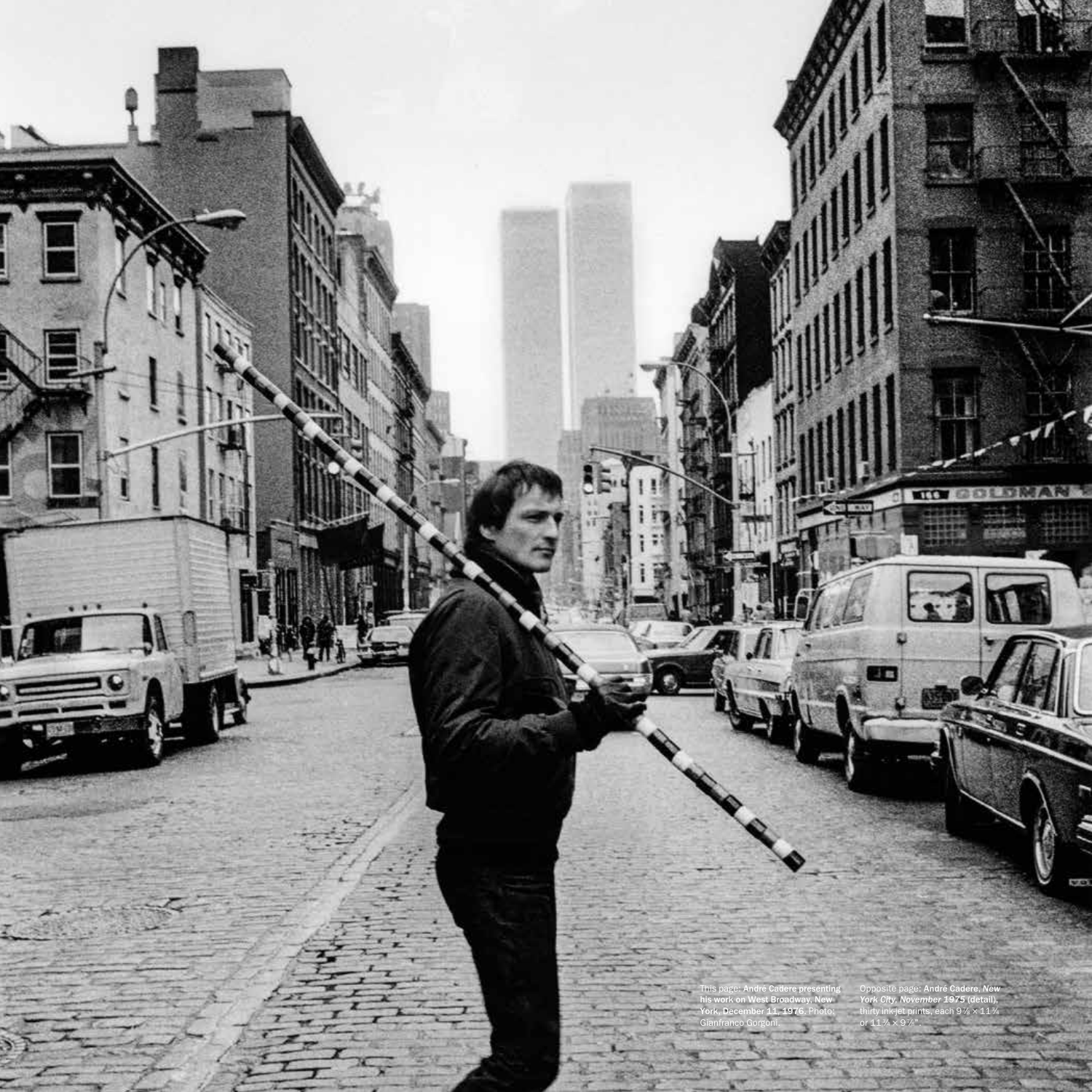

BRUCE HAINLEY ON ANDRÉ CADERE'S ITINERANT ART



*He's spent his whole life waiting for luck, looking for signs of it with a kind of fatalism, and he supplements this fatalism with the best skills of a shrewd hunter and gatherer, picking up booty like me.*

—Bruce Benderson, *The Romanian: Story of an Obsession* 

YOU COULD SAY, couldn't you, that André Cadere's métier was incompatibility? The incompatibility of the exile, of the emigrant? The incompatibility of border-crossing? Of trespassing? Of crashing the party? Incompatibility, even, with Romania, where he was born the son of a diplomat who was arrested in 1952, then convicted, without a trial, of "intensive activity against the working class" and imprisoned for four years? The Cădere family lost everything.

A "young [man] with a 'bad dossier,'" Andrei Cădere graduated from high school and was drafted into the "labour brigades," a conscription "very close to penal servitude." Despite *diribau*, as "the forced labour performed by those who had 'problems with the regime'" was termed, curator and scholar Magda Radu writes, Cădere "entered the art world as a life model and assistant in the studios of artists who received official commissions or worked within the state system." The gigs paid him a basic income, but Stalinized life was brutal. Given where his mind would lead him, his posing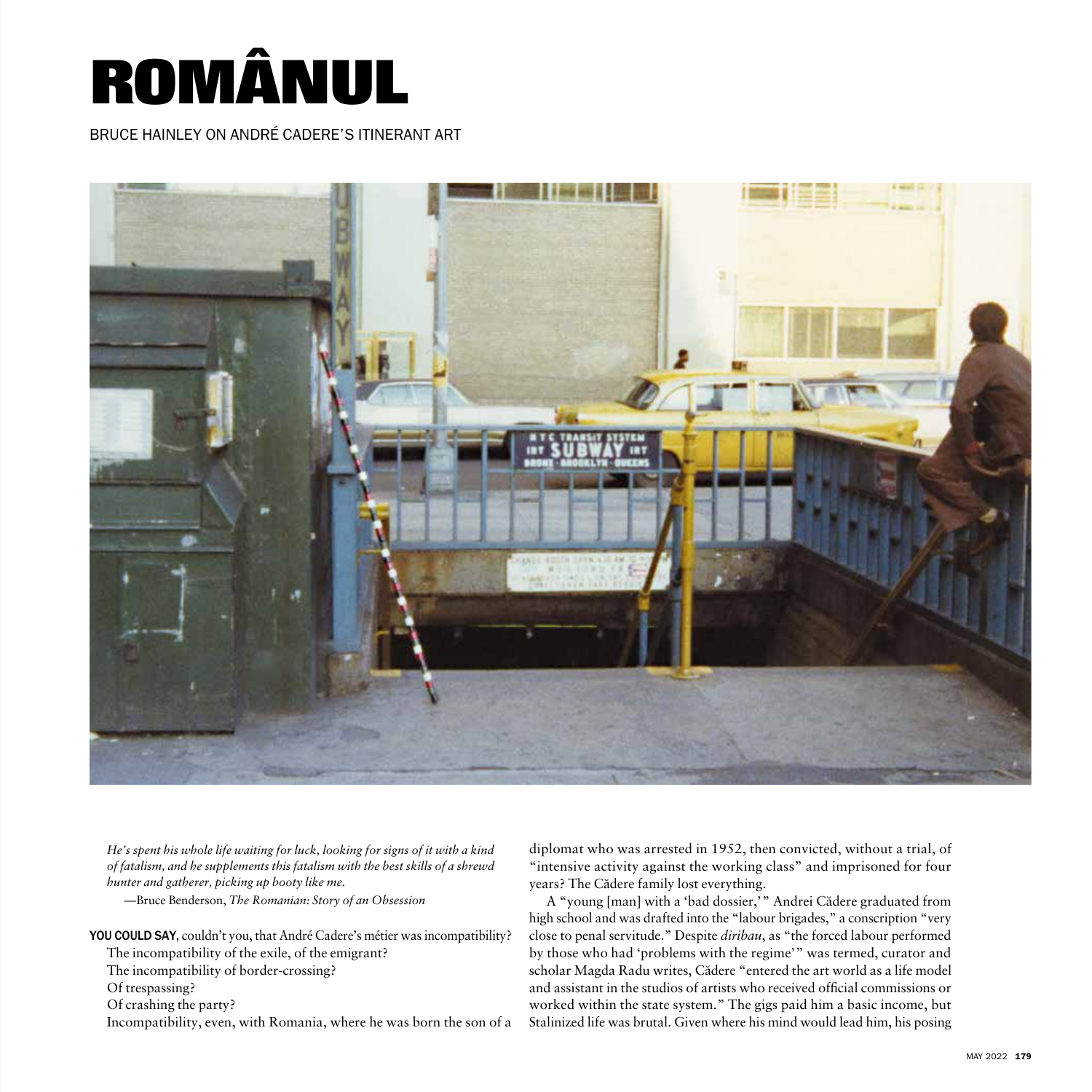for social-realist paintings by artists approved by the state perhaps disciplined him in ironies that even the banned books being passed around didn't.

But you could also say the above sketch, pre-stick, is too pat, no? Once he immigrates to Paris in 1967, he rarely mentions his former life and artmaking activities, exiling that narrative along with any notion of straightforward autobiography, of the "social and political hide-and-seek" of his existence in the gulag, but this doesn't mean he was compatible with the West's artistic machinations and circuits, does it?

"Prankster" and "vagabond," as art historian Sanda Agalides positions him, Cădere, not just after he starts traveling with his multicolored and coded bars of round wood/*barres de bois rond*/*bara˘ rotunda˘ din lemn*—simultaneously art objects, itineraries, parasitic programs, and conceptual devices he put in motion in 1972 and for which he is best known—was "structurally incompatible with, and opposed to, all entropic regimes of power," wasn't he, and regarding not just Russification but also those entropies which hebetate art in the name of art, even so-called institutional critique?

"Boy with stick," Sylvère Lotringer called him. "You use the baton to put a monkey wrench in the works."

"Yes, that's it . . ." "Your baton is at once an object and an act." "Exactly."

The incompatibility of his enterprise: as he brought one of his homemade object-acts, uninvited, into a gallery or museum opening, gently leaned it against a wall or gently dropped it on the floor, amid the other artists' works on view, only to be jettisoned, exiled, often, more often than not, artist and stick, abruptly from the proceedings; or purposefully yet leisurely walked with a stick down the street or into a conference; or nestled it in a pastry shop window, something strange and sweet amid the sweets; or let it vogue in Le Grand Chic Parisien, oblique or (even) obtuse to the 1930s fashions, *objets*, and jewels; tapped it like a kind of herald to conversation in a pub; or slanted it against the fence while guys enjoyed a pickup game of hoops on the other side. He was, wasn't he, fucking with the contingencies, regimented, rigged, of inside and outside, and of who decides what comes into focus when something uninvited or unacknowledged radiates its difference?

The picture of the *barre de bois rond* courtside—its round stack of colors repeating like the colors of the sweatbands on the wrists of the lovely arms of the beautiful young Black man who seems almost to reach for it with his hands, just so—however provocative, suggestive, erotically charged, it wasn't, no never, "the work," was it?

No, as Cădere stated, in 1974: "This work is in contradiction with the text and the photograph printed here. Depending on the constraints of this book, / the text and the photograph relate to what they describe in one way only: incompatibility."

"What you do is sneaky because it is at once altogether shrewd and yet completely naïve," Lotringer said to him in an interview for *Semiotext(e)*, before the Romanian replied (with a grin?), "Yes, it is rather twisted."

"You're a sort of squatter in the art world."

"I'm a squatter in the art world, and what's more, one who would have his little studio downtown like anyone else."

## THIS IS MY STICK. I walk with it.

Stick stick stick. I speak softly, or not at all, and carry a big stick.



Above: Galerie MTL poster of André Cadere and Gilbert & George, 1975. Opposite page, from left: André Cadere, *Barre de bois rond B 02010003* (Round Bar of Wood B 02010003), certified 1978, paint on wood,  $28\% \times$ 13⁄8 × 13⁄8". André Cadere, *Barre de bois rond A 02310040* (Round Bar of Wood A 02310040), certified 1977, paint on wood,  $32\% \times 1\% \times 1\%$ ". André Cadere, *Barre de bois rond B 00201030* (Round Bar of Wood B 00201030), certified 1975, paint on wood, 80<sup>7</sup>/<sub>8</sub> × 4 × 4". André Cadere, Barre de bois cubique (Cubic Bar of Wood), certified 1971, paint on wood,  $77\frac{1}{4} \times 1\frac{7}{8} \times 1\frac{5}{8}$ ". Installation views, Ortuzar Projects, New York, 2022.

"Men" notice my big round bar of wood. Stick stick stick. Stick it here*.*

(Don't you want, instead of cold war, hot intimacy?)

Shall I unstick the hairpins scattered in Gilbert & George's recollection that André Cadere (the francophone name under which his *désoeuvrements* circulated through—and often stymied—the tight network of artists, dealers, curators, critics, and collectors of Conceptual art then emerging in the West) "was so wonderfully handsome" that "when and wherever we bumped into him"—say, on a cold Sunday in March on the *escalier Darue* in the Louvre—"he always had a wealth of wonderful saucy/raunchy new stories to tell" by asking if Cadere considered it unlikely that in Gilbert & George he had found his cadre?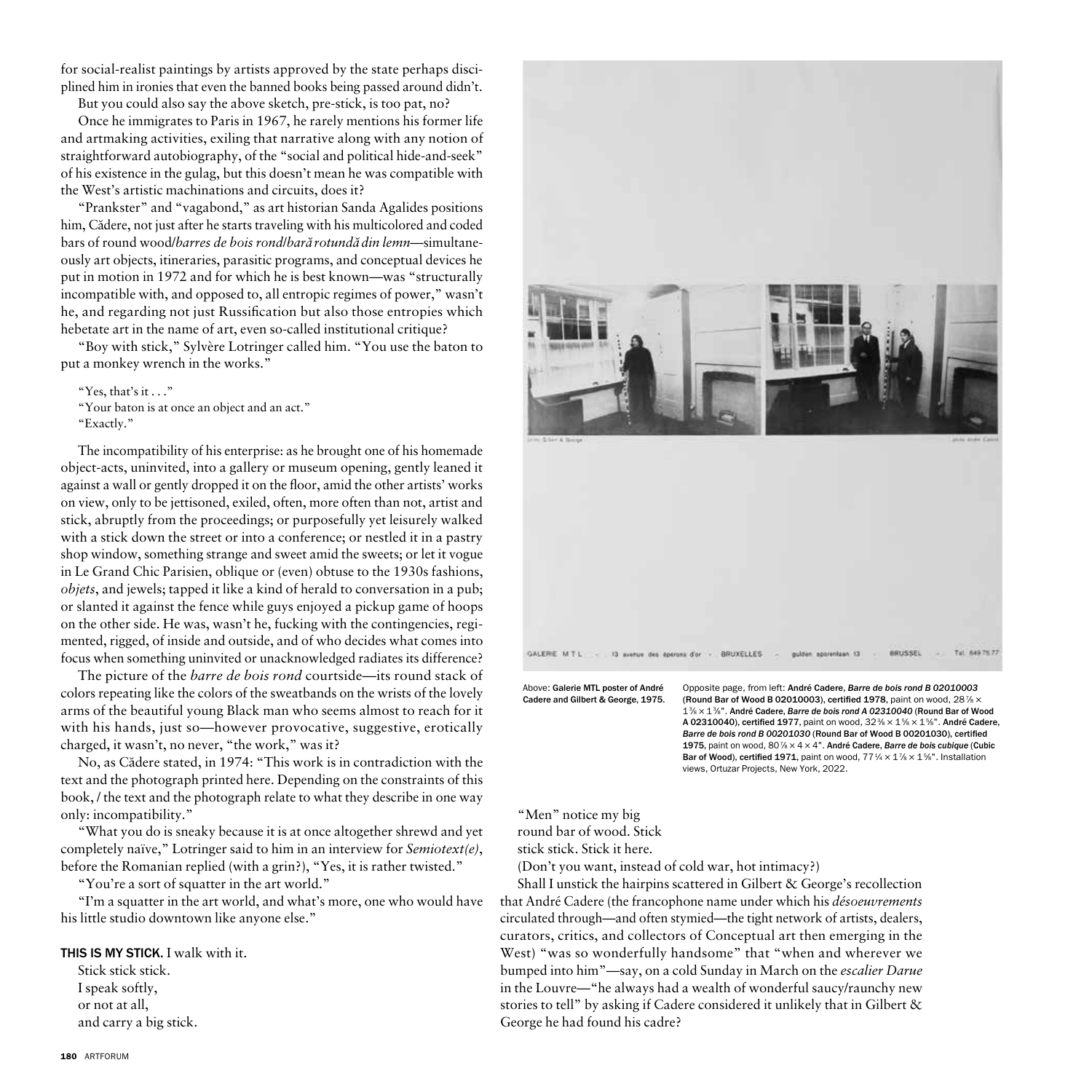

**He was, wasn't he, fucking with the contingencies, regimented, rigged, of inside and outside, and of who decides what comes into focus when something uninvited or unacknowledged radiates its difference?**

Perhaps they found him?

They seemed to enjoy one another often—the trio meeting at various art intersections, where Cadere, uninvited or invited, showed up, presenting his bespoke sticks, in Brussels, in Düsseldorf, in Antwerp, in Rome, in Naples—so was it something like love at first sight, and/or something rentboyish, for the artist couple?

Life modeling worked another way?

Did they lean into his neck and sniff, *What's that you're wearing? Ambition?* Did its base note make him even more attractive?

Despite the puckish aspects of his charming ambition—one of the things evident in his saunter through the busy city streets, slower, more careful, gentler than any of those rushing around him in some of the film footage that exists—and purposeful parasitism (using some other artist's vernissage as a site for the presentation of his baton), why do I keep returning to thinking that he placed the bars of round wood by resting them one at a time, or eventually in sequence, against the wall, in a corner, so that they didn't fall (but so easily could), and that this precariousness, of art, and of life, a precariousness involving a lack of invitation (or trigger warning), was part of what he desired to point out?

What does it mean to point something out?

Is it like asking a question?

When X (an artist) *questions* (as the tired phraseology goes) Y (medium, status quo, institution, their political efficacy and/or compromise, etc.), what does that mean and what does it accomplish?

The advertisement or announcement sometimes billed as "MTL poster of André Cadere and Gilbert & George with a round bar of wood at 12 Fournier Street, London E1," 1975: What exactly did it publicize, and for whom?

What did it perform or what kind of action did it document, however potentially incompatible with everything that might have led to it?

Do I have to describe the poster, how it pairs two similar black-andwhite pictures side by side?

On the left, credited to Gilbert & George: Cadere, alluring as a kouros, cornered in a sitting room of the artist couple's home on Fournier Street which at the time was rather rough and dreary, often strewn with debris and stinking of drunks, to whom G&G would offer a cup of tea, if not a G&T—between a window stool and tall built-in cabinets, holding in his right hand one of his round bars of wood, just about his own height.

On the right, credited to Cadere: the sprucely besuited and, from their expressions, bemused artist couple (daddies?) similarly posed, with the same Cadere work (or its twin) grasped now in Gilbert's right hand and settled between them, as if Cadere or some part of him were what he gripped.

 Was the poster produced in relation to the almost contiguous exhibitions the artists had in late spring of 1975 at Galerie MTL: Cadere's "*noir, blanc, jaune, orange, rouge, violet, bleu, vert*," from April 16 to 30, and it is not clear any exhibitions occurred in between—G&G's "Bad Thoughts," from May 30 to June 25?

Was it what some today call a flex, commemorating the gallery's changing hands, from Fernand Spillemaeckers, recently bankrupt, to Gilbert Goes for a rumored 3.5 million Belgian francs, with Cadere's April outing the first show organized by the new proprietor?

Did the placard pay homage to friendship, former good times, continuing relations between Spillemaeckers and the artists, regardless of whatever other business transpired, cf. the various smiles on all the men's faces in contemporaneous candids taken in front of La Taverne du Passage in Brussels?

Or were the reasons for it more . . . personal: that Cadere or Gilbert & George wanted to preserve their likeness, being alike in their way of desiring, being alike as their desire, being alike marking their differences, friendship the most underrated of romances?

Am I alone in picking up on some ménage-à-trois frisson?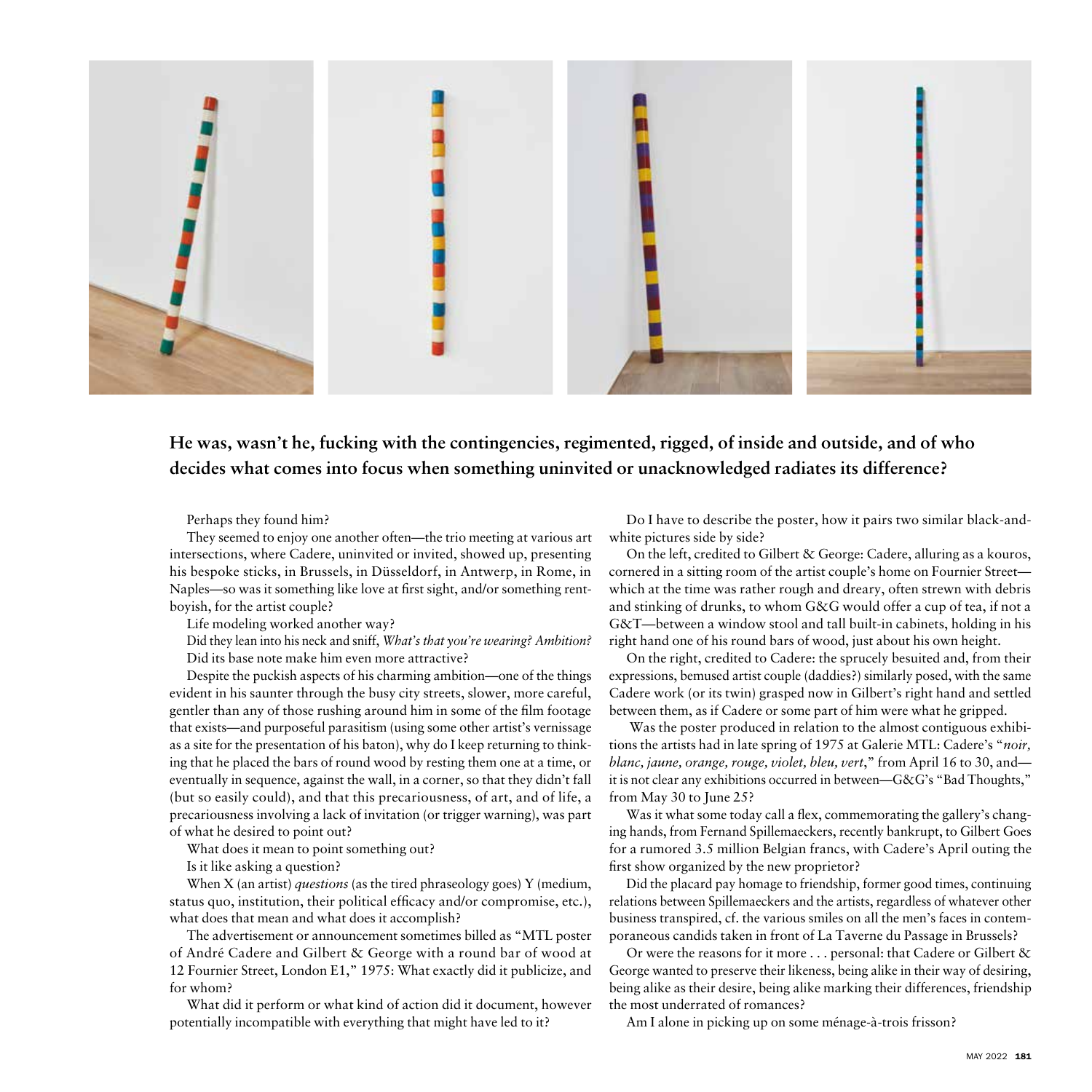Gilbert & George framed things, didn't they, so that a bright light hovers above Cadere's head like the pictograph for ideas, for thinking, that suddenly appears—eureka—in the Sunday comix?

Ticker-taped across the bottom beneath the two pictures (a blank space in between) is the gallery information, with addresses in French and Flemish:

## 13 avenue des éperons d'or—bruxelles gulden sporenlaan 13—brussel TEL. 649 76 77

And is it just me, or doesn't Gulden Sporen (Golden Spurs) sound like the name of a gay pub or sex club?

Was it Cadere's first time at G&G's home, and did it cross anyone's mind that he himself never owned a home, having left Romania with practically nothing?

Was this visit before or after he made *Round Bars of Wood B 13020004 (Double)*, black, orange, white, green, with a certificate dated "24/9/74," a work the artist couple commissioned, a pair of round bars of wood, partnered, sometimes although not always identified as "Portrait of Gilbert & George," a work that remains in their collection and care?

Was this commission one of the causes for the at-home meeting of this cadre?

On the window stool below sheer curtains rest a teacup and saucer as well as a water glass—to the right, toward the front of a G&G-designed chair, perhaps painted sap green—rearranged at some point between the taking of the two pictures so that one might ask if the three artists had tea, or had Gordon's gin, or moved during the visit from one to the other, and if the Gordon's made them drunk.

What did Gilbert the Shit, George the Cunt, and the come-hither, wonderfully handsome émigré discuss during the visit before and after snapping the photos?

Was it raunchy?

Was it saucy?

Was it whether the name Galerie MTL came from the first Belgian cannery, Marie Thumas in Louvain/Leuven, producers of the tomato base

**Quickie: the length of so many of Cadere's presentations, tasty street actions, bar of round wood among the éclairs and babas au rhum in the window vitrine of L. Darcy, Boulangerie-Pâtisserie.** 

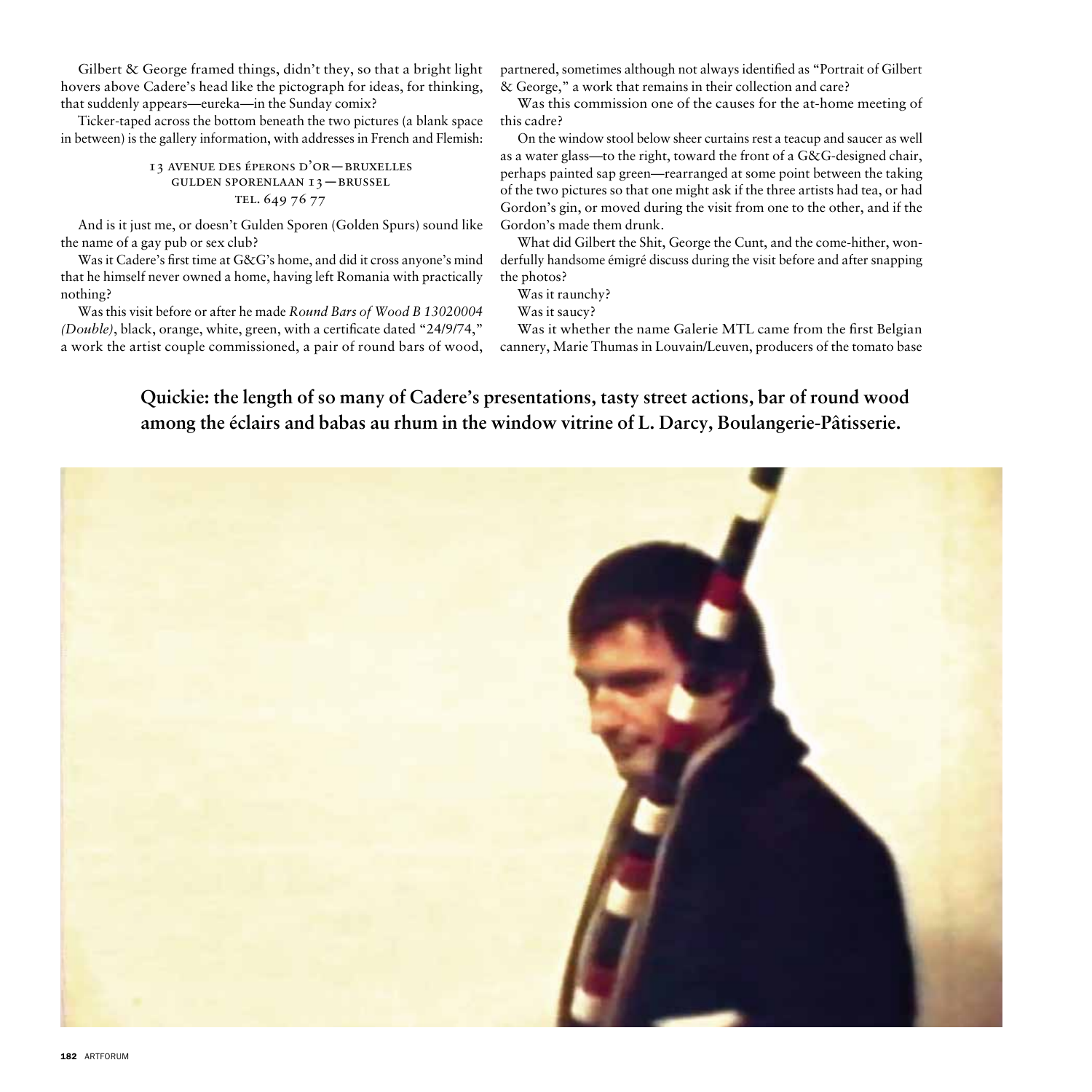



Opposite page: Andr é Cadere presenting his work on West Broadway, New York, December 11, 1976. Video still: David Ebony.

Above: Parisians tanning on the quai des Tuileries, Paris, July 1984. Photo: Jean-Marc Charles/ Gamma-Rapho/Getty Images.

Right: Andr é Cadere, *Barres de bois rond B 13020004 (Double)* (Round Bars of Wood B 13020004 [Double]), certified 1974, paint on wood,  $48 \times 1 \times 1$ ".

preferred by Fernand Spillemaeckers's artist wife, Lili Dujourie, or was it, as she insisted, "chosen for no other reason than that [the letters] formed a pleasing combination"?

Shall I propose that the cadre of Gilbert & George with Cadere forms a pleasing combination?

Did the cadre bat about the dirty words *queer cunt communism fuck bugger* before G&G made them into pictures?

Did the artist couple enjoy hearing the Romanian bandy about those words in the *doucette*, or "fruitiness" (Lynda Morris's term), of his French-Romanian accent?

Cadere didn't need G&G, did he, to explain why they'd chosen the Tuileries for their "Art & Project" installation in 1974 or to enjoy the fruit of its suggestive context, the raunch and ramble of the goings-on there; to explain why from at least the eighteenth century, among the shadows of the copses, in the bushes all the way to Tata Beach, the saucy exchanges between men that flagrantly, fragrantly achieve ahistoricity in their ano nymity, achieve almost an understanding or derangment not reliant on language, instead softly tending fleshy, fluid, even commercial rapproche ment, and/or, if desired, ruder approaches, things occurring between (socalled) men, acts, actions, pleasurings, rather than names, in other words *free love*, but is anything ever really free?

How many times at an opening, at a museum, at some art event, are the people more beautiful than the art?

In a film shot by David Ebony, what to make of the juxtaposition of a Cadere bar tilted very briefly to the left of—not a Frank Stella, Roy Lichtenstein, Kenneth Noland, or Ellsworth Kelly, as the camera tracks Cadere walking by or standing in front of each—Andy Warhol's *The American Indian (Russell Means)* at what seems to be an opening at Leo Castelli, and Cadere's removing it at someone's slightly worried behest, as if to gesture toward some allegiance or acknowledgment of expropriation and loss, and then reconsidering?

Didn't Andy Warhol mutter something about how they (people) were so beautiful you just couldn't take a bad picture?

Is there a bad picture of Cadere?

There are sad pictures, heartbreaking facts, photos of him wracked and wasted with cancer. In his itinerary for "Moving," *Hôpital International de l'Université de Paris* is written repeatedly in his hand. It was a site he returned to day after day, too weak to travel to New York—but go ahead, show me a bad picture of the guy in his heyday, before he was ill, but you can't, can you?

Sailor stripes and tight dark jeans, "wonderfully handsome," telling "saucy/raunchy" tales: Couldn't he, if he'd survived cancer, have done a walk-on for Fassbinder in *Querelle*?

Certain street corners facilitate rendezvous, and couldn't we take those invitations, itineraries, announcements—from La Galerie des Locataires, from David Ebony Gallery—as not only mapping such streetwise exchanges but also potentially (analogically) putting the issue forward of which kinds of relationships garner recognition as relationships ("couple," "family") and which remain unnamable, however actual the assignations, not so easily assimilated (cf. Jean-Jacques Schuhl on the quickie)?

Quickie: the length of so many of Cadere's presentations, tasty street actions, bar of round wood among the éclairs and babas au rhum in the window vitrine of L. Darcy, Boulangerie-Pâtisserie, or placed on the sidewalk for a Dachshund to ponder, art (or its unworking) just a stick for a dog maybe to play with, causing a woman to laugh.

The dick knows what sweets it wants, when it wants them, clarifying, yes, and from puberty, don't so many young or old know what it's like to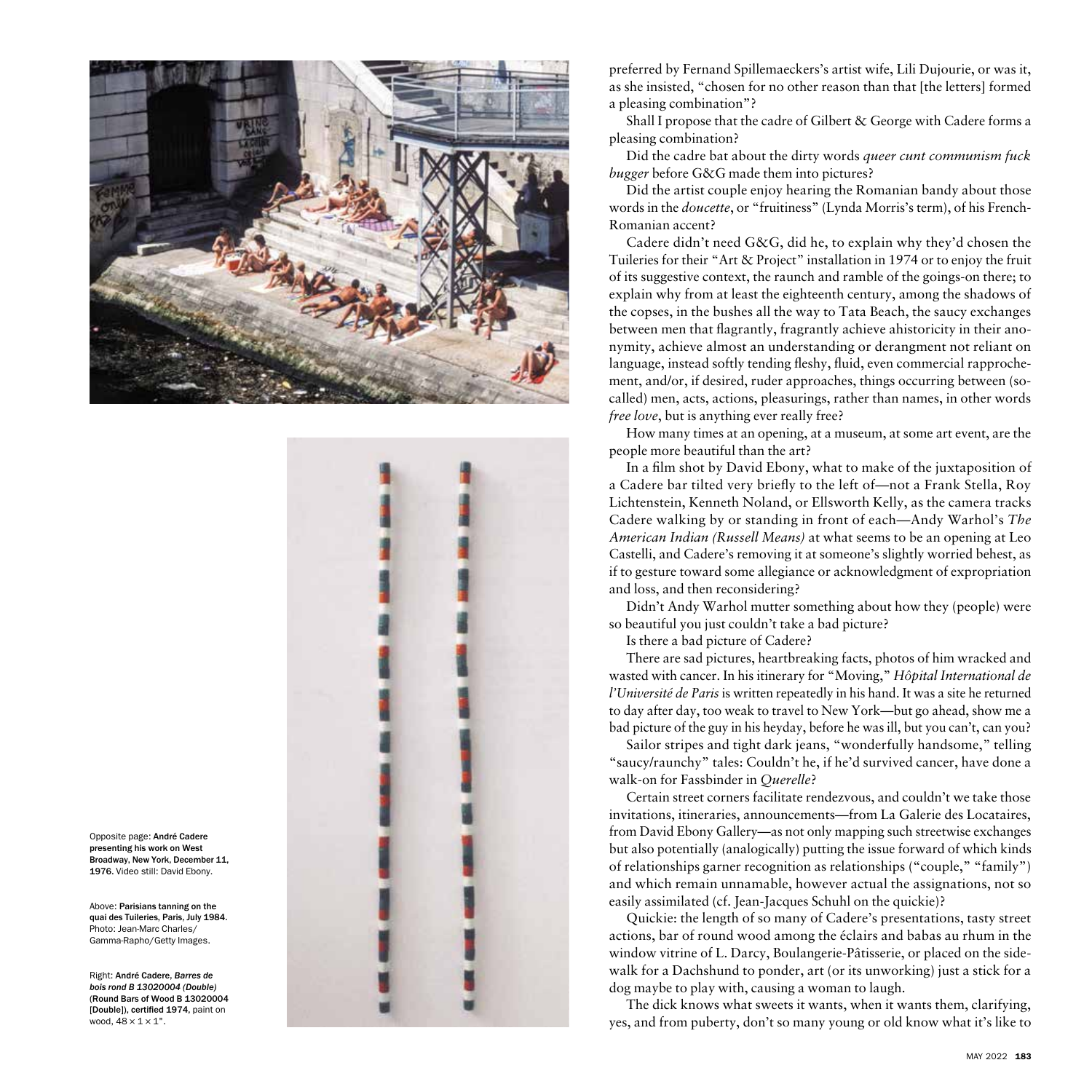

carry a round bar of wood of their own, without invitation, variegated impromptu hard-ons, and why should there be any hesitation in stating that Cadere, especially working the streets, streetwalking, almost cruising, looks sometimes like trouble, the kind referred to as rough trade, and wouldn't G&G have noticed?

Didn't he like to stir up trouble?

Didn't they?

Wasn't part of his project, his pursuit, to displace the ease with which what's accepted becomes accepted?

Doesn't he summon some negotiation of, rub shoulders with, street persons, vagrants, "dirty" communists as well as other "marginal" types in his walking and meeting people *dans la rue*, presenting and utilizing, pointing with his motley pointers to, class specificity, to who has what they have and where they can have it, rest it, display it, and who doesn't?

Shouldn't there be an acknowledgment that, in light of his nomadism and of frequent brevity of his actions, art should be transitive, vehicular, always moving, almost improvised, before capital stagnates it, and couldn't this itinerancy then become a way to regard his "cruising" art as a thinkingthrough of different kinds of relationality, ways of loving and liking, that would value the quickie, the anonymous fuck, various random and organized concupiscences and contacts, as highly as those sanctioned engagements, inheritances, whether "family" or "couple," and in ways those cannot?

Shall I try to press on, re: ahistoricity and quickie consequentials, Cadere's insistence that his round bars are never dated and that if a date is attached it's when he inscribed the work in his files and made a certificate that is part of the work? That, despite his sometime itineraries, there seems to be a desire to register the anonymity and ahistorical event of so many of his encounters, to greet time out of joint from the historical register as a way of slipping off or between the life sentencings of existence, its terms and the surety of its definitions?

When one of the bars is encountered in a collector's home or on a bookshelf or in a dealer's office, can it simultaneously and/or any longer be seen as a sign of poverty and urban want—akin to arriving with nothing from Romania and to arriving whenever he interceded in any gallery with nothing to lose, a squatter?

If Cadere, carrying the homemade harlequin highlighter of one of his



*barres de bois rond*, had run into Stephen Varble or Richie Gallo or Adrian Piper in the hubbub of New York City, does anyone really doubt even for a minute that he would have crossed to the other side of the street rather than strike up a conversation, whether he recognized them or not?

Hadn't he noticed the punks in London and New York and liked them ("They kiss off and drink their beer. They don't give a damn. They live on the outside"), identified, however complicatedly, with Tony Shafrazi and kill lies all?

Why did Cadere want his pursuit to be seen in relation to painting rather than to performative actions, dance, sculpture, or minor forms of terrorism?

Are these the questions anyone should be asking?

("'Why / ask questions?' or, 'What are the questions you wish to ask?'" Along with the urban studies of Jane Jacobs, consider James Schuyler's *Hymn to Life*, 1974, which concludes with those questions about questions, as not only synchronous with Cadere's pursuits but as offering some of the most cogent reckoning with their theoretical application.)

Cadere's picture of one of his bars propped against a New York basketball-court fence, 1975, as well as, later, 1978, the gold of the second and final invitation card for his walks for David Ebony Gallery, for all their gilded-visitation-Giotto aspects (given the artist's illness), aren't they also